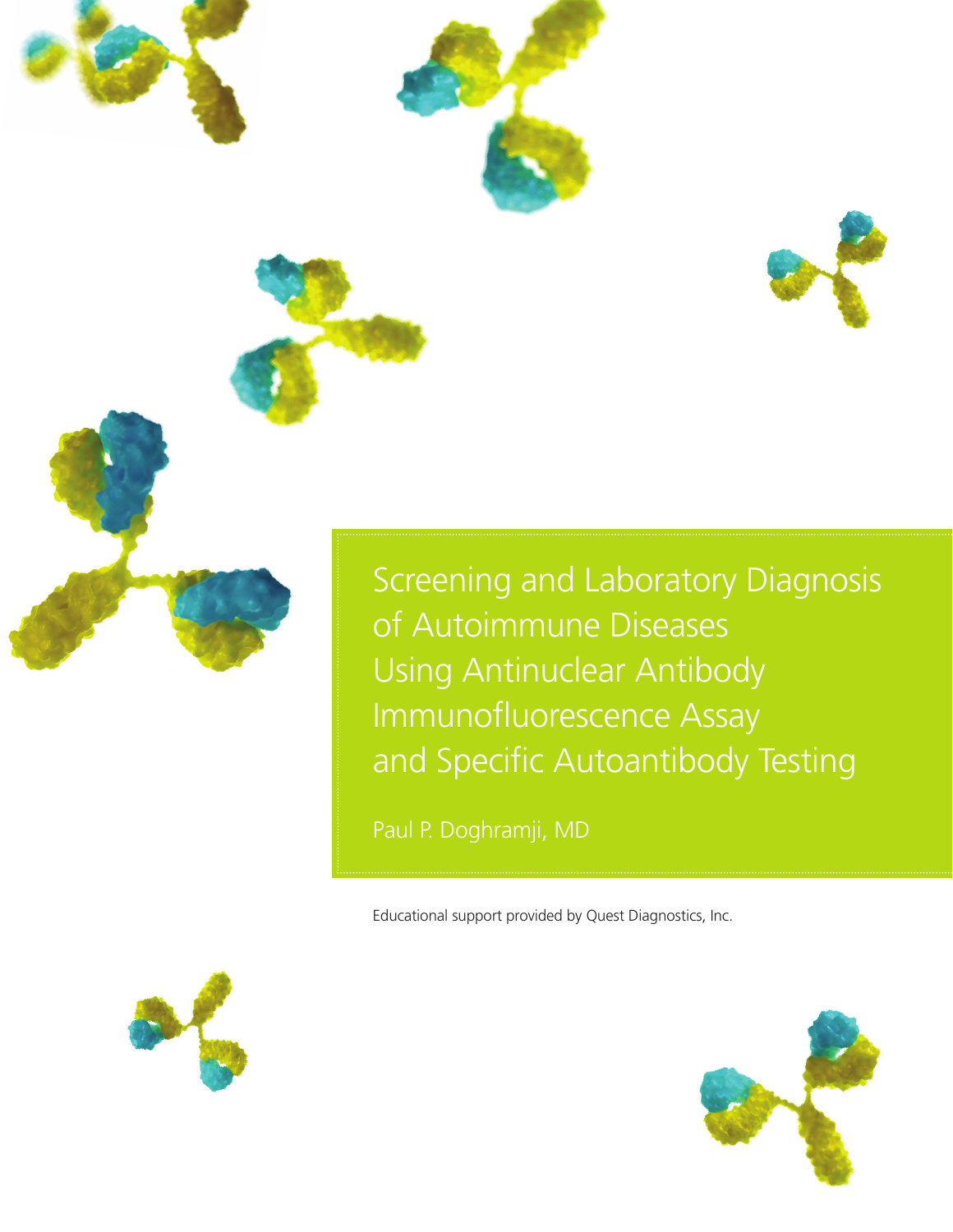Autoimmune diseases occur when the immune system attacks the normal tissue within joints, vasculature, and other organ systems, causing inflammation, pain, diminished mobility, fatigue, and other non-specific symptoms.1 The strong overlap of signs and symptoms among the autoimmune diseases can lead to delays in diagnosis and appropriate treatment. According to a survey by the Autoimmune Diseases Association, it takes up to 4.6 years and nearly 5 doctor visits to receive a proper autoimmune disease diagnosis.<sup>2</sup>

Laboratory testing, in addition to clinical assessment, is necessary for differential diagnosis and disease classification of autoimmune diseases. However, research shows that primary care physicians tend to overuse common autoantibody tests for autoimmune conditions, which can limit the positive predictive value and clinical utility of such testing.3 To facilitate appropriate referral to specialists, if necessary, laboratory testing should be reserved for patients who have signs and symptoms consistent with one or more autoimmune disease (Table 1).

The antinuclear antibody (ANA) immunofluorescence assay (IFA) is a first-line screening test for patients with a suspected autoimmune disease. This test is the gold standard because of its high sensitivity compared to other assays.4,5 Positive results should prompt clinicians to continue investigating the cause of a positive ANA IFA and narrow the field of potential culprits. The following describes how ANA IFA in combination with specific autoantibody testing can be used in the differential diagnosis of a suspected autoimmune disease.

## Introduction Laboratory screening and diagnostic testing for disease classification

The recommended ANA screen approach uses HEp-2 human tissue culture cells in an IFA. In this assay, the patient's blood sample is mixed with HEp-2 cells fixed to a slide. ANAs present in the sample react with the cells and treatment with a fluorescent anti-human IgG antibody allows visualization of antibody binding under fluorescence microscopy. This test screens for a large number of known autoantibodies, approximately 150, directed against nuclear antigens and cell cytoplasm. A positive screen result is followed by evaluation of antibody titer and pattern (consult side bar below).

With a positive ANA IFA screen and titer, the clinician needs to determine the root cause of the positivity. This can be accomplished through a reflex to an algorithm of specific antibody tests to help identify autoantibodies associated with specific autoimmune diseases.

An ANA reflex algorithm tests for specific antibodies in a clinically logical sequence. With a combination of ANA IFA plus a reflex algorithm of specific antibody testing, positive results automatically reflex to a tier of disease-specific autoantibodies. Testing begins with the most prevalent autoimmune diseases and continues until a positive result is found, or all tests in the algorithm have returned a negative result. This algorithm/reflex approach provides the clinician with a rational approach to confirming a diagnosis in a patient with a suspected autoimmune disease, with a single blood draw.

## Titer and Pattern

If the ANA IFA screen is positive, testing for antibody titer and pattern can help evaluate the presence and type of autoantibody disease. ANA titers are determined by diluting the liquid portion of the blood sample in saline at a ratio of 1:40 to 1:1280. The titer is thus the highest dilution that yields a positive ANA result. Any titer above 1:40 is considered positive, and titers above 1:80 are consistent with an autoimmune disease. To assess the nuclear and cytoplasmic staining patterns of samples with positive results, patient antibodies react with indicator cells and the localization of patient antibodies is visualized by a second fluorescein antihuman IgG antibody evaluated under a fluorescence microscope. These patterns may provide additional information to rule out or further implicate a suspected condition and can guide the selection of additional testing for specific autoantibodies.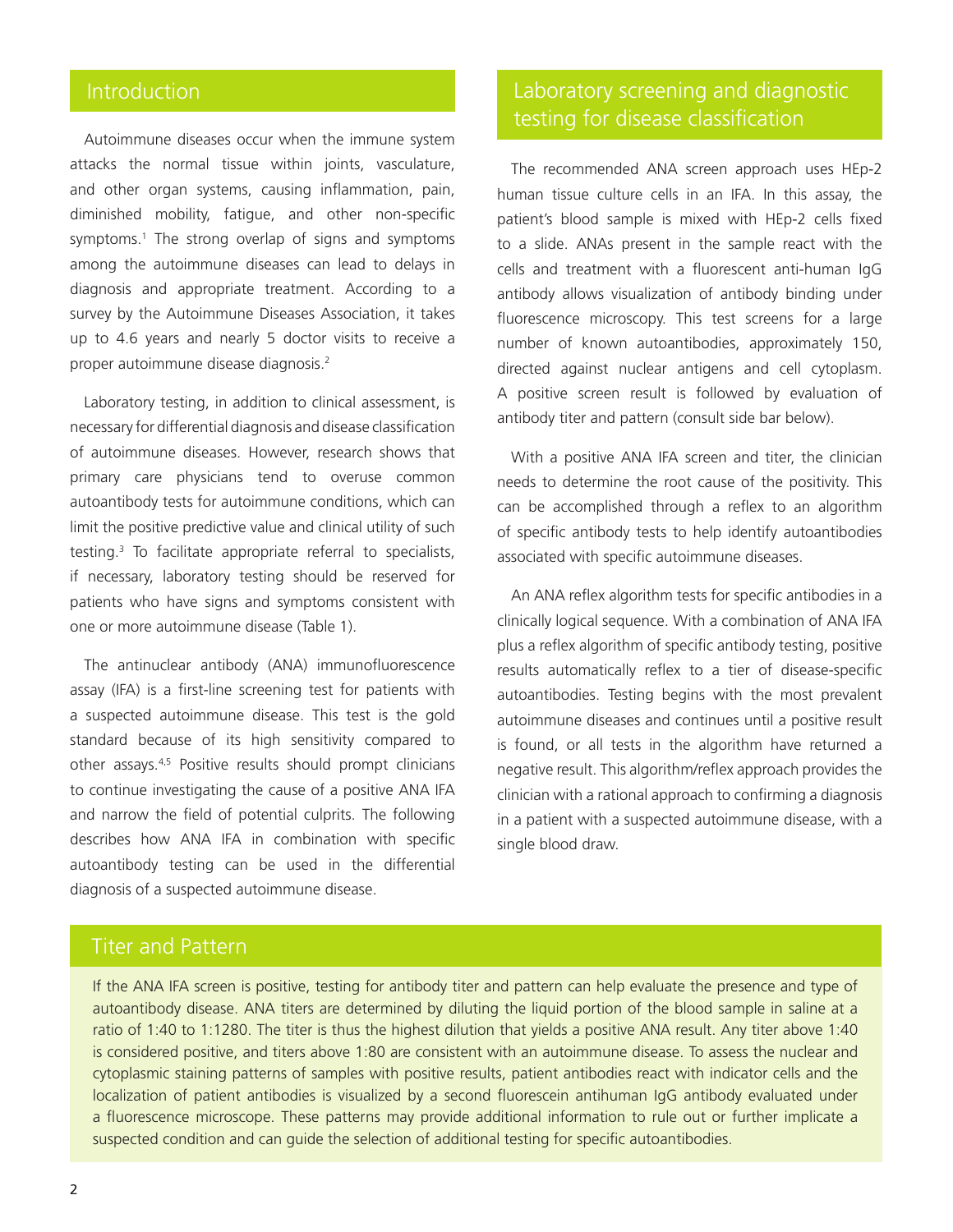

The acronym CREST refers to a syndrome defined by presence of calcinosis, Raynaud's phenomenon, esophageal dysmotility, sclerodactyly, and telangiectasia. dsDNA indicates double-stranded DNA; Sm/RNP antibody, Smith/ribonucleoprotein antibody; SS-A and -B antibodies, Sjögren's Syndrome A and B antibodies; Scl-70 antibody, scleroderma (topoisomerase I) antibody; Jo-1 antibody, histidyl-tRNA synthetase antibody; and SLE, systemic lupus erythematosus.

This figure was developed by Quest Diagnostics based on references 6-10. It is provided for informational purposes only and is not intended as medical advice. A physician's test selection and interpretation, diagnosis, and patient management decisions should be based on his/her education, clinical expertise, and assessment of the patient.

Figure 1 above illustrates an example of an algorithm approach with a set of reflexing tiers for suspected if the first tier yields a positiv rheumatic disease, a more common group of autoimmune weported and the testing stops. If the first tier of anti diseases.<sup>6-10</sup> With this algorithm, samples with a positive IFA result are tested for five autoantibodies associated with a which includes four autoantibodies assoc systemic lupus erythematosus (SLE) and mixed connective tissue disease: dsDNA, chromatin (nucleosomal), Smith (Sm), ribonuclear protein (RNP), and Sm/RNP antiodies. *Autoimmun Rev*. 2007;7:77-84. resuit are tested for five autoantibo

(In the cell, Sm and RMP proteins form a complex.) If the first tier yields a positive result, the results are reported and the testing stops. If the first tier of antibody testing is negative, the testing reflexes to the  $2^{nd}$  tier, which includes four autoantibodies associated with Sjögren's Syndrome, systemic sclerosis, and polymyositis: SS-A, SS-B, Scl-70, and Jo-I antibodies. If a positive result is determined for any of these autoantibodies, the results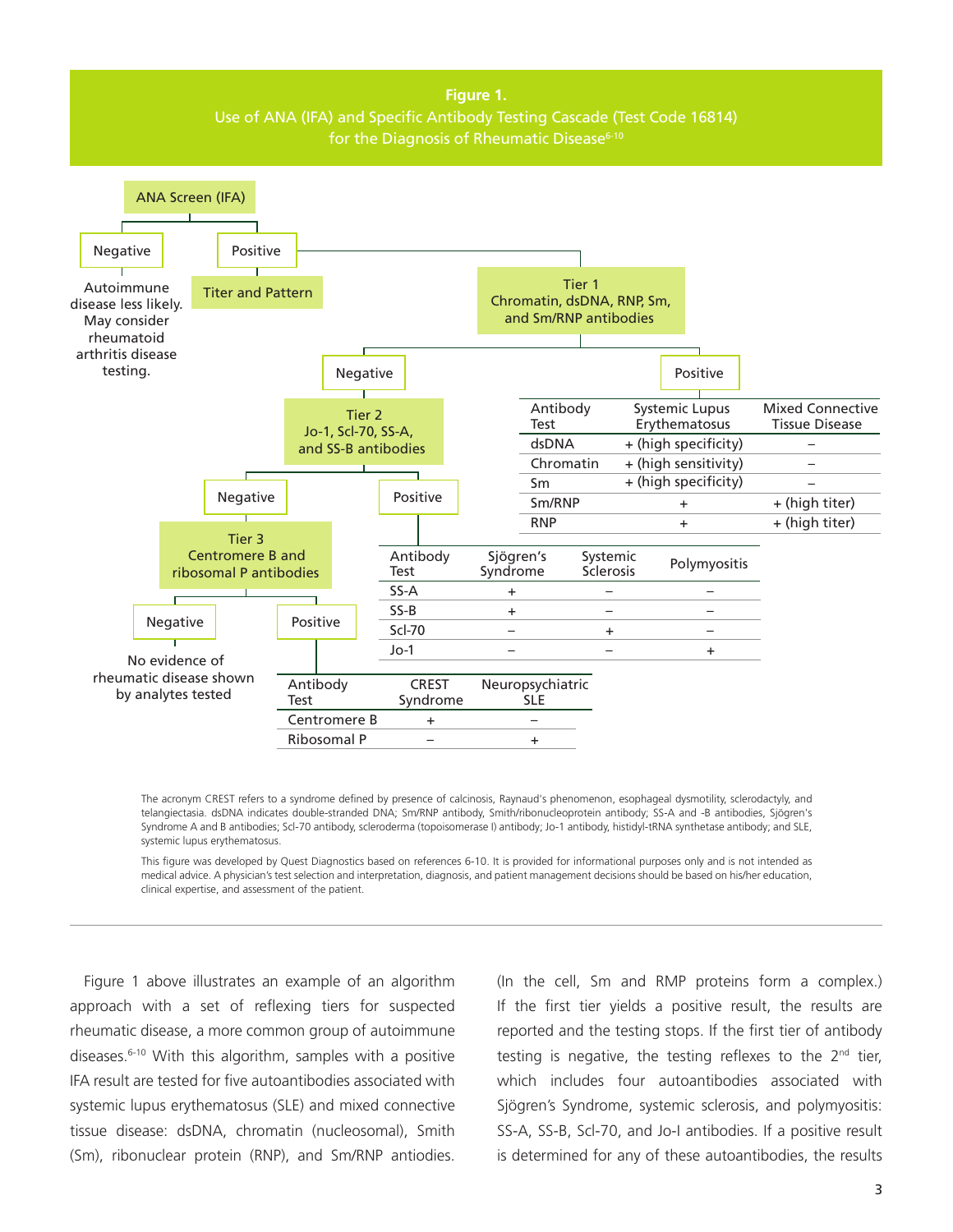## Table 1. Common Signs and Symptoms of Autoimmune Rheumatic and Related Diseases<sup>a,b</sup>

| <b>Sign or Symptom</b>                    | Gout                   | <b>JIA</b> | <b>MCTD</b> | <b>PM/DM</b> | <b>Pseudogout</b> | <b>RA</b> | <b>Sarcoidosis</b> |
|-------------------------------------------|------------------------|------------|-------------|--------------|-------------------|-----------|--------------------|
| Joint-/muscle-related                     |                        |            |             |              |                   |           |                    |
| Joint pain, stiffness,<br>or inflammation |                        |            |             |              |                   |           |                    |
| Muscle weakness                           |                        |            |             |              |                   |           |                    |
| Myalgia                                   |                        |            |             |              |                   |           |                    |
| <b>Skin-/hair-related</b>                 |                        |            |             |              |                   |           |                    |
| Alopecia                                  |                        |            |             |              |                   |           |                    |
| Rash                                      |                        |            |             |              |                   |           |                    |
| Raynaud's phenomenon                      |                        |            |             |              |                   |           |                    |
| Skin lesions                              |                        |            |             | $\bullet$    |                   |           |                    |
| <b>General</b>                            |                        |            |             |              |                   |           |                    |
| Anorexia                                  |                        |            |             |              |                   |           |                    |
| Cough                                     |                        |            |             |              |                   |           |                    |
| Ear involvement                           | $\bullet$ <sup>d</sup> |            |             |              |                   |           |                    |
| Eye involvement                           |                        |            |             |              |                   |           |                    |
| Fatigue                                   |                        |            |             |              |                   |           |                    |
| Fever                                     |                        |            |             |              |                   |           |                    |
| GI involvement                            |                        |            |             |              |                   |           |                    |
| Malaise                                   |                        |            |             |              |                   |           |                    |
| Nasal symptoms                            |                        |            |             |              |                   |           |                    |
| Nervous system involvement                |                        |            |             |              |                   |           |                    |
| Respiratory involvement                   |                        |            |             |              |                   |           |                    |
| Weight loss                               |                        |            |             |              |                   |           |                    |
| <b>Other</b>                              |                        |            |             |              |                   |           |                    |
| Adenopathy                                |                        |            |             |              |                   |           |                    |
| Anemia                                    |                        |            |             |              |                   |           |                    |
| Dysphagia                                 |                        |            |             |              |                   |           |                    |
| Swelling of hands                         |                        |            |             |              |                   |           |                    |

*(Continued)*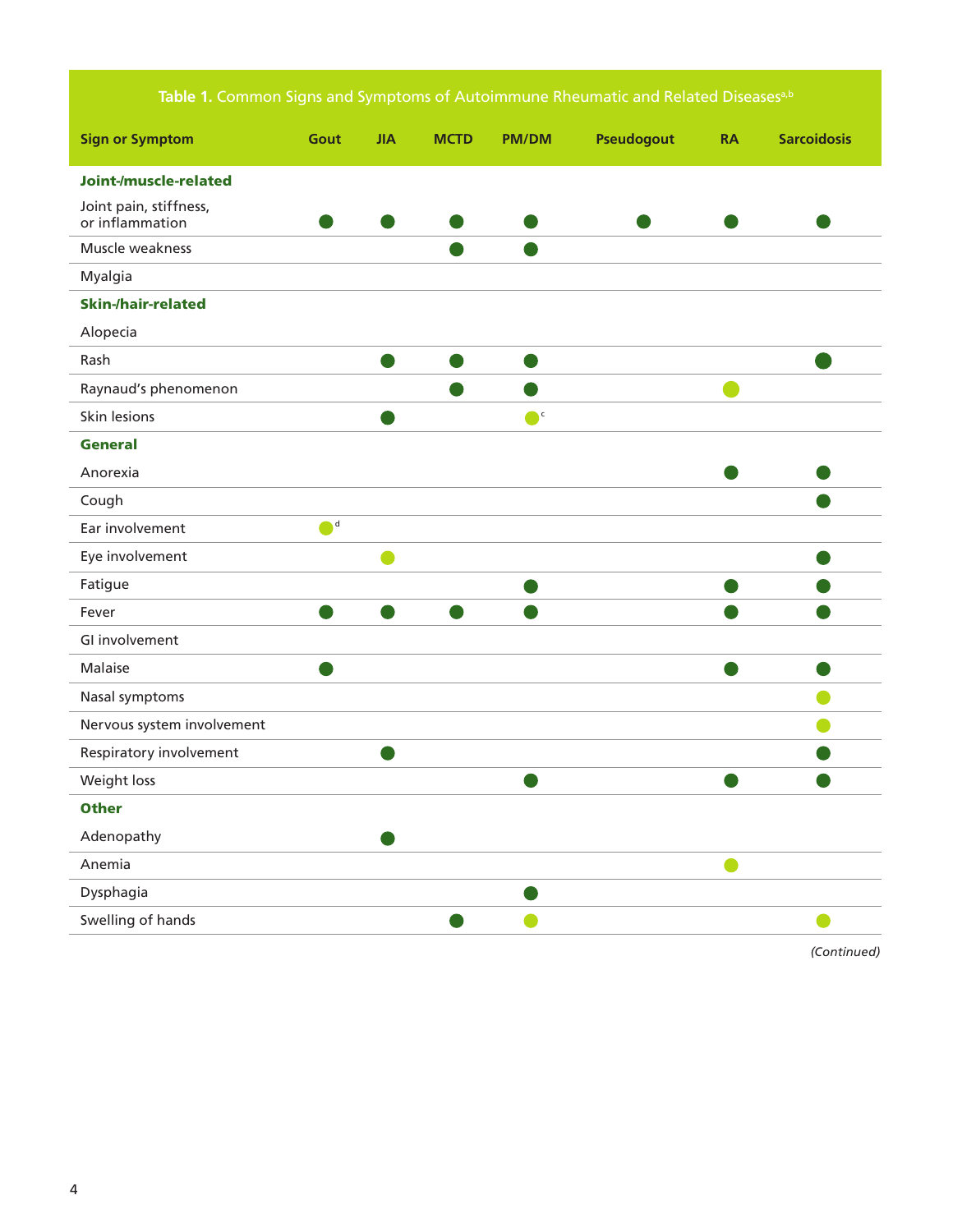Table 1. Common Signs and Symptoms of Autoimmune Rheumatic and Related Diseases<sup>a</sup> (Continued)

| <b>Sign or Symptom</b>                    | <b>SjS</b> | <b>SLE</b> | <b>SpA</b> |            |     |    | <b>Systemic Vasculitis</b> |                |             |            |
|-------------------------------------------|------------|------------|------------|------------|-----|----|----------------------------|----------------|-------------|------------|
|                                           |            |            | <b>AS</b>  | <b>ReA</b> | PsA | EA | <b>SSc</b>                 | <b>GPA</b>     | <b>EGPA</b> | <b>MPA</b> |
| Joint-/muscle-related                     |            |            |            |            |     |    |                            |                |             |            |
| Joint pain, stiffness,<br>or inflammation |            |            |            |            |     |    |                            |                |             |            |
| Muscle weakness                           |            |            |            |            |     |    |                            |                |             |            |
| Myalgia                                   |            |            |            |            |     |    |                            |                |             |            |
| <b>Skin-/hair-related</b>                 |            |            |            |            |     |    |                            |                |             |            |
| Alopecia                                  |            |            |            |            |     |    |                            |                |             |            |
| Rash                                      |            |            |            |            |     |    |                            |                |             |            |
| Raynaud's phenomenon                      |            |            |            |            |     |    |                            |                |             |            |
| Skin lesions                              |            |            |            |            |     |    |                            |                |             |            |
| <b>General</b>                            |            |            |            |            |     |    |                            |                |             |            |
| Anorexia                                  |            |            |            |            |     |    |                            |                |             |            |
| Cough                                     |            |            |            |            |     |    |                            |                |             |            |
| Ear involvement                           |            |            |            |            |     |    |                            | $\blacksquare$ |             |            |
| Eye involvement                           |            |            |            |            |     |    |                            |                |             |            |
| Fatigue                                   |            |            |            |            |     |    |                            |                |             |            |
| Fever                                     |            |            |            |            |     |    |                            |                |             |            |
| GI involvement                            |            |            |            |            |     |    |                            |                |             |            |
| Malaise                                   |            |            |            |            |     |    |                            |                |             |            |
| Nasal symptoms                            |            |            |            |            |     |    |                            |                |             |            |
| Nervous system involvement                |            |            |            |            |     |    |                            |                |             |            |
| Respiratory involvement                   |            |            |            |            |     |    |                            |                |             |            |
| Weight loss                               |            |            |            |            |     |    |                            |                |             |            |
| <b>Other</b>                              |            |            |            |            |     |    |                            |                |             |            |
| Adenopathy                                |            |            |            |            |     |    |                            |                |             |            |
| Anemia                                    |            |            |            |            |     |    |                            |                |             |            |
| Dysphagia                                 | o l        |            |            |            |     |    |                            |                |             |            |
| Swelling of hands                         |            |            |            |            |     |    |                            |                |             |            |

 $\bullet$  indicates common;  $\bullet$  indicates less common but not rare.

a AS=ankylosing spondylitis, EA=enteropathic (inflammatory bowel disease-associated) arthritis, EGPA=eosinophilic granulomatosis with polyangiitis, GPA=granulomatosis with polyangiitis, JIA=juvenile idiopathic arthritis, MCTD=mixed connective tissue disease, MPA=microscopic polyangiitis, PM/DM=polymyositis/dermatomyositis; RA=rheumatoid arthritis, PsA=psoriatic arthritis, ReA=reactive arthritis, SjS=Sjögren's Syndrome, SLE=systemic lupus erythematosus, SpA=spondyloarthropathies, SSc=systemic sclerosis.

bThis is not a complete list of signs and symptoms; some conditions have more signs and symptoms than could be presented here. c In dermatomyositis.

dExternal ear in gout; middle ear in GPA.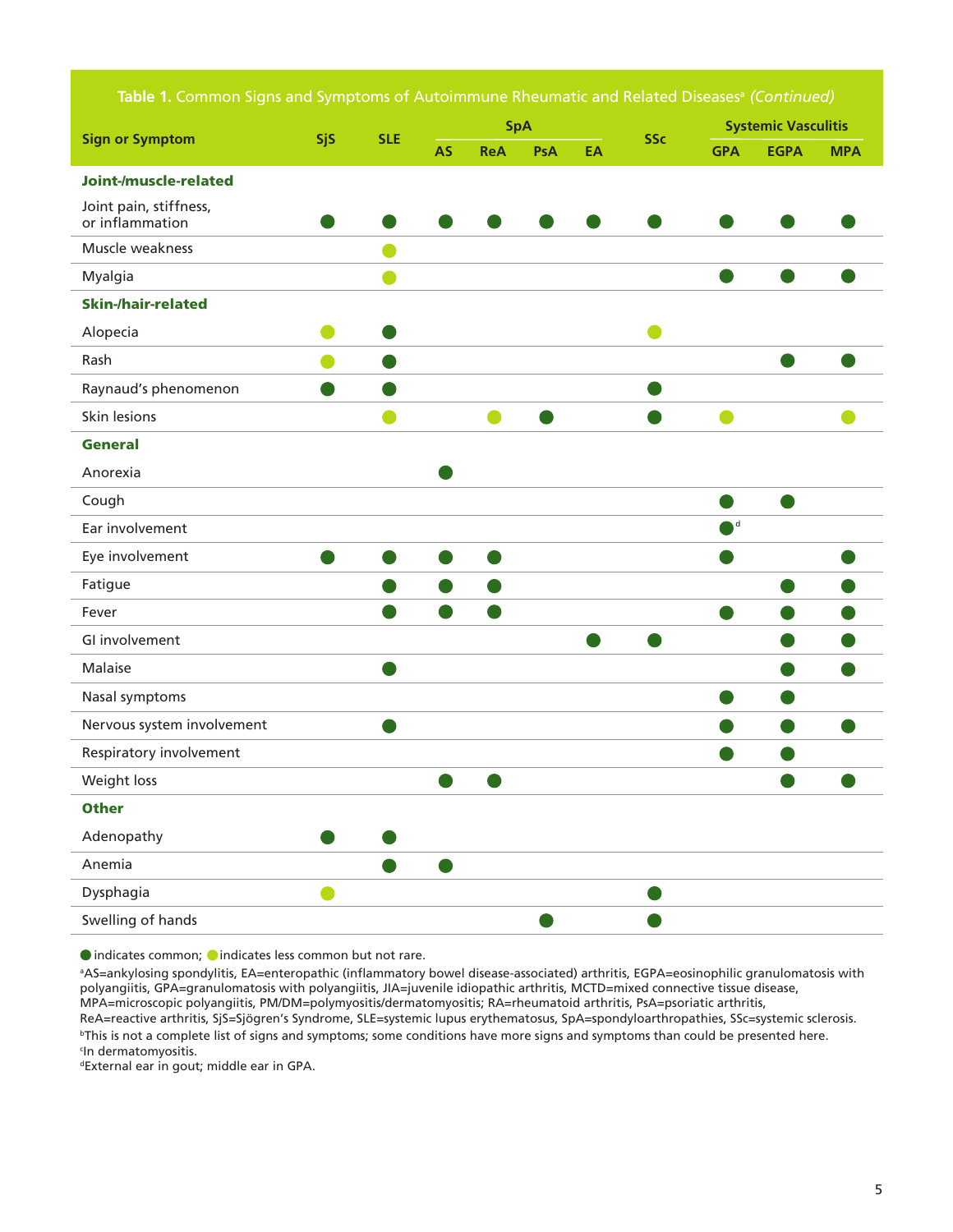are reported and the testing stops. If  $2^{nd}$  tier antibodies are negative, the testing continues with a reflex to 3<sup>rd</sup> tier. The 3<sup>rd</sup> tier includes two autoantibodies associated with CREST syndrome (calcinosis, Raynaud's phenomenon, esophageal dysmotility, sclerodactyly, and telangiectasia) and neuropsychiatric SLE: centromere B and ribosomal P antibodies.

Although a positive result in the  $1<sup>st</sup>$  or  $2<sup>nd</sup>$  tier will stop the reflex testing to the next tier, it does not rule out the presence of additional clinically relevant autoantibodies, including those in the next tier or other autoantibodies outside the algorithm. Additionally, negative results for all three tiers do not rule out an autoimmune disease, as not all autoimmune diseases are represented in this algorithm. Note that the clinician can request full reporting through all three tiers, especially if a rheumatic autoimmune disease is strongly suspected.<sup>11</sup>

Clinical suspicion and correlation are generally necessary to proceed with additional testing for other specific antibodies beyond the algorithm of the most common rheumatic diseases. For example, a positive ANA IFA is a diagnostic criterion for drug-induced lupus, polymyositis/ dermatomyositis, other forms of idiopathic inflammatory myopathy, and oligoarticular juvenile chronic arthritis. A positive ANA result is also consistent with organ-specific autoimmune diseases, including thyroid diseases (eg, Hashimoto's thyroiditis, Grave's disease), gastrointestinal diseases (eg, autoimmune hepatitis, primary biliary cholangitis, inflammatory bowel disease), and pulmonary disease (eg, idiopathic pulmonary fibrosis).

A positive ANA result alone is not diagnostic of an autoimmune disease. The prevalence of ANAs in healthy individuals is about  $3-15\%$ .<sup>11</sup> The production of these autoantibodies is strongly age-dependent, and increases to 10-37% in healthy persons over 65. Even healthy people with viral infections can have a positive ANA, albeit for a short time. Patients with infectious diseases may also test positive for ANA. These include viral infections (hepatitis C, parvovirus), bacterial infections (tuberculosis), and parasitic infections (schistosomiasis). Certain medications and some lymphomas may also cause a positive ANA. The patient underwent laboratory testing using with the

## Case Studies

# **SLE**

A 32-year-old Caucasian woman presented for an initial visit because of soreness in her hands. This soreness began six weeks previously, with no history of injury or prior pain and soreness. The middle fingers of both hands (fingers 3 and 4) were swollen and tender, and she had trouble making a fist and opening jars. Other joints were stiffer than usual, especially her knees, ankles, and feet. She had difficulty getting out of bed in the morning, with joint stiffness and painful walking lasting many hours. The patient denied fevers, chills, and any recent febrile illnesses, yet reported feeling especially tired since this issue began. She had been taking over-the-counter naproxen for "some" relief. She denied rash, dry eyes/mouth, sun sensitivity, trouble swallowing, and cardiovascular symptoms. The patient's medical history was unremarkable. Her medication list included birth control pills and she denied any medication allergies. Her family history was significant for thyroid disease (mother and older sister) and type 1 diabetes (father); social history included smoking ½ pack per day for the past 18 years. She had no surgical history, and a review of systems was unremarkable (Table 2).

| Table 2.<br>SLE Patient Vital Signs and Physical Examination |                                                                                                                                     |  |  |  |
|--------------------------------------------------------------|-------------------------------------------------------------------------------------------------------------------------------------|--|--|--|
| Height                                                       | 5'6''                                                                                                                               |  |  |  |
| Weight                                                       | 129 lb                                                                                                                              |  |  |  |
| BMI                                                          | 21                                                                                                                                  |  |  |  |
| <b>HEENT</b>                                                 | Normal                                                                                                                              |  |  |  |
| <b>Neck Adenopathy</b>                                       | None                                                                                                                                |  |  |  |
| Heart/Lung<br><b>Auscultation</b>                            | Normal                                                                                                                              |  |  |  |
| Abdomen                                                      | Benign                                                                                                                              |  |  |  |
| <b>Hands</b>                                                 | Boggy, tender, warm 3rd and 4th<br>metacarpophalangeal joints on the<br>right, minimally same on the left;<br>rest of joints normal |  |  |  |
| Skin                                                         | No rash                                                                                                                             |  |  |  |

ANA IFA with 3rd tier specific autoantibody reflex cascade (Figure 1). The results were positive for ANA IFA at a titer of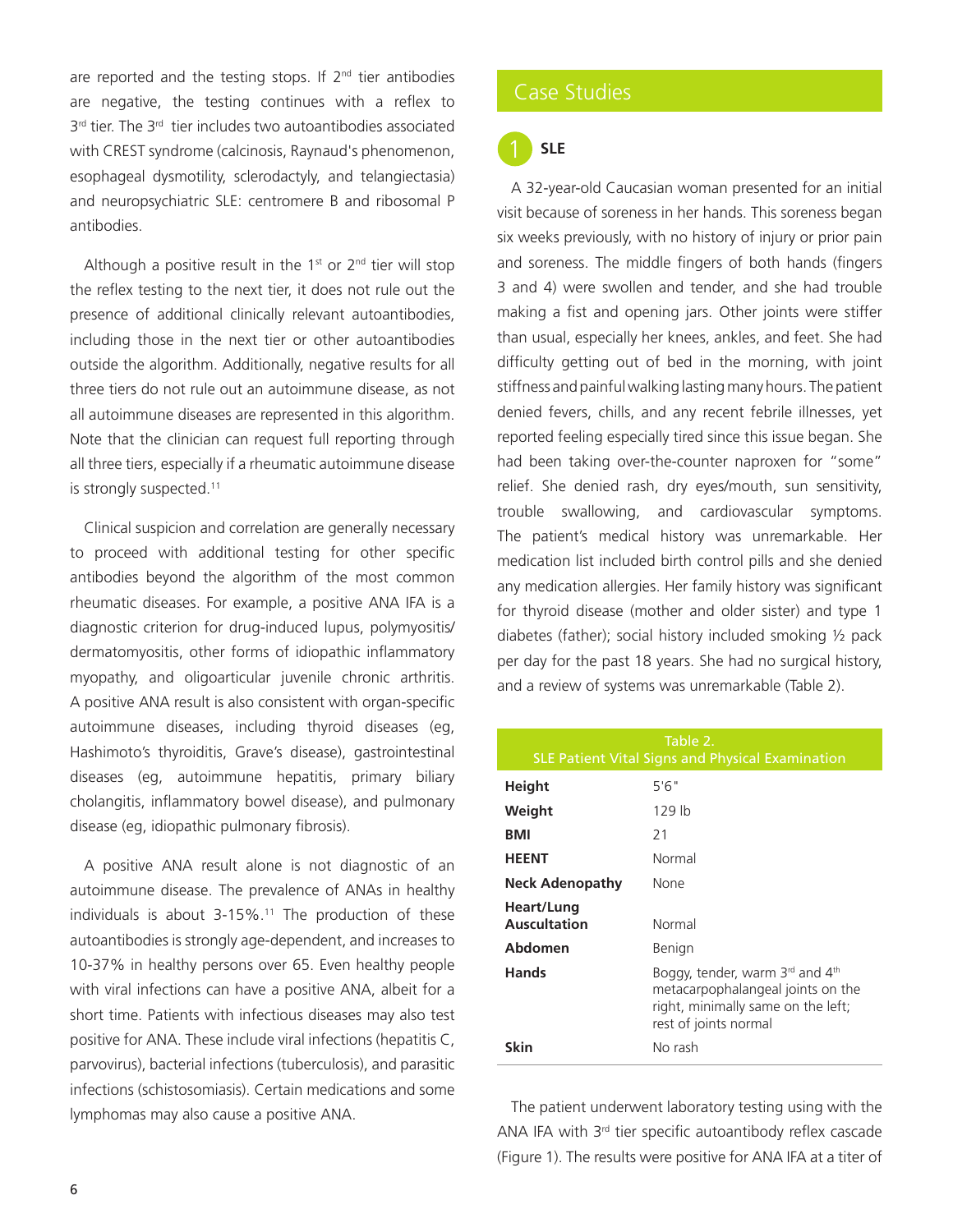1:160 with a mixed speckled and homogeneous pattern. The  $1<sup>st</sup>$  tier of testing was positive for dsDNA, chromatin, and Sm antibodies, which pointed to a diagnosis of SLE. The patient was then referred to a rheumatologist who confirmed the diagnosis of SLE, and started her on hydroxychloroquine. The primary care physician continues to work collaboratively with the rheumatologist to manage this patient.

### **Sjögren's Syndrome**

A 58-year-old Japanese woman presented to the clinic complaining of a very dry mouth and thirst that had been going on for months and was now worsening. She was worried about a diagnosis of diabetes mellitus (T2DM) due to her family history (ie, parents had T2DM). The patient had trouble speaking normally without constantly drinking water and found it difficult to chew and swallow food. Upon further questioning, she reported that she also had dry eyes but no polyuria or weight loss, no swollen salivary glands, no joint pain, and no skin changes (Table 3). Her medical history was significant for the deep vein thrombosis and for major depressive disorder, which had been treated and was now in remission. She had no medications or allergies to such. In addition to T2DM, her family history was positive for hypertension (parents), hyperlipidemia (parents), and rheumatoid arthritis (brother). The patient had never smoked cigarettes and the review of systems was unremarkable. On examination, the patient appeared comfortable and in no pain; vital signs were normal.

| Table 3.<br>Sjögren's Patient Vital Signs and Physical Examination |                                                            |  |  |  |
|--------------------------------------------------------------------|------------------------------------------------------------|--|--|--|
| Height                                                             | 5'1''                                                      |  |  |  |
| Weight                                                             | 121 lb                                                     |  |  |  |
| BMI                                                                | 23                                                         |  |  |  |
| <b>HEENT</b>                                                       | Dry mouth and eyes; leathery tonge;<br>no partoid swelling |  |  |  |
| <b>Neck Adenopathy</b>                                             | None                                                       |  |  |  |
| Heart/Lung<br>Auscultation                                         | Normal                                                     |  |  |  |
| Abdomen                                                            | Benign                                                     |  |  |  |
| <b>Hands</b>                                                       | Normal                                                     |  |  |  |
| Skin                                                               | Normal                                                     |  |  |  |

The results of routine laboratory testing (complete blood cell count, sedimentation rate, and comprehensive metabolic panel) were normal. The ANA IFA was positive at a titer of 1:320 with speckled pattern. First tier cascade testing (Figure 1) was negative, yet the  $2<sup>nd</sup>$  tier was positive for SS-A and SS-B. Rheumatoid factor was ordered and was positive (≥ 14 IU/mL). The labs indicated a diagnosis of Sjögren's Syndrome.

After the diagnosis of Sjögren's Syndrome, the patient was referred to a rheumatologist for further evaluation and treatment. Consultation confirmed the diagnosis and she was started on prednisone 10 mg daily and hydroxychloroquine 200 mg daily. She was to follow-up with the rheumatologist for further definitive treatment. The primary care physician continues to work collaboratively with the rheumatologist to manage this patient.

#### **Autoimmune Hepatitis**

A 43-year-old woman presented with a 5-month history of unintentional weight loss (13.2 lb), anorexia, irritability, malaise and generalized pruritus. On physical examination, she was mildly icteric with numerous scratch marks, palmar erythema, and hepatosplenomegaly; vital signs and physical exam were unremarkable (Table 4). Laboratory results showed a low hemoglobin level (8 g/dL) with a normal white-cell count and an elevated erythrocyte sedimentation rate (140 mm/h; normal  $\leq 20$ mm/h). The prothrombin time was prolonged, yet urea and electrolytes, calcium and phosphate concentrations were normal. Although the serum albumin was normal (4.1 g/dL), the following were elevated: total serum proteins (9.3 g/dL; normal range 6.1-8.1 g/dL), serum bilirubin (1.8 mg/dL; normal range 0.2-1.2 mg/dL), alanine transaminase (152 IU/L; normal range 7-55 IU/L), and aspartate transaminase (164 IU/L; normal range 8-48 IU/L). The alkaline phosphatase level was normal (83 IU/L; normal range 45-115 IU/L). Her serum immunoglobulins showed an increased IgG level (44 g/L; normal range 7.2-19.0 g/L) with normal IgA and IgM levels.

Antinuclear antibodies by IFA were strongly positive (titer 1:320) in a homogeneous pattern, and  $1<sup>st</sup>$  tier autoantibody